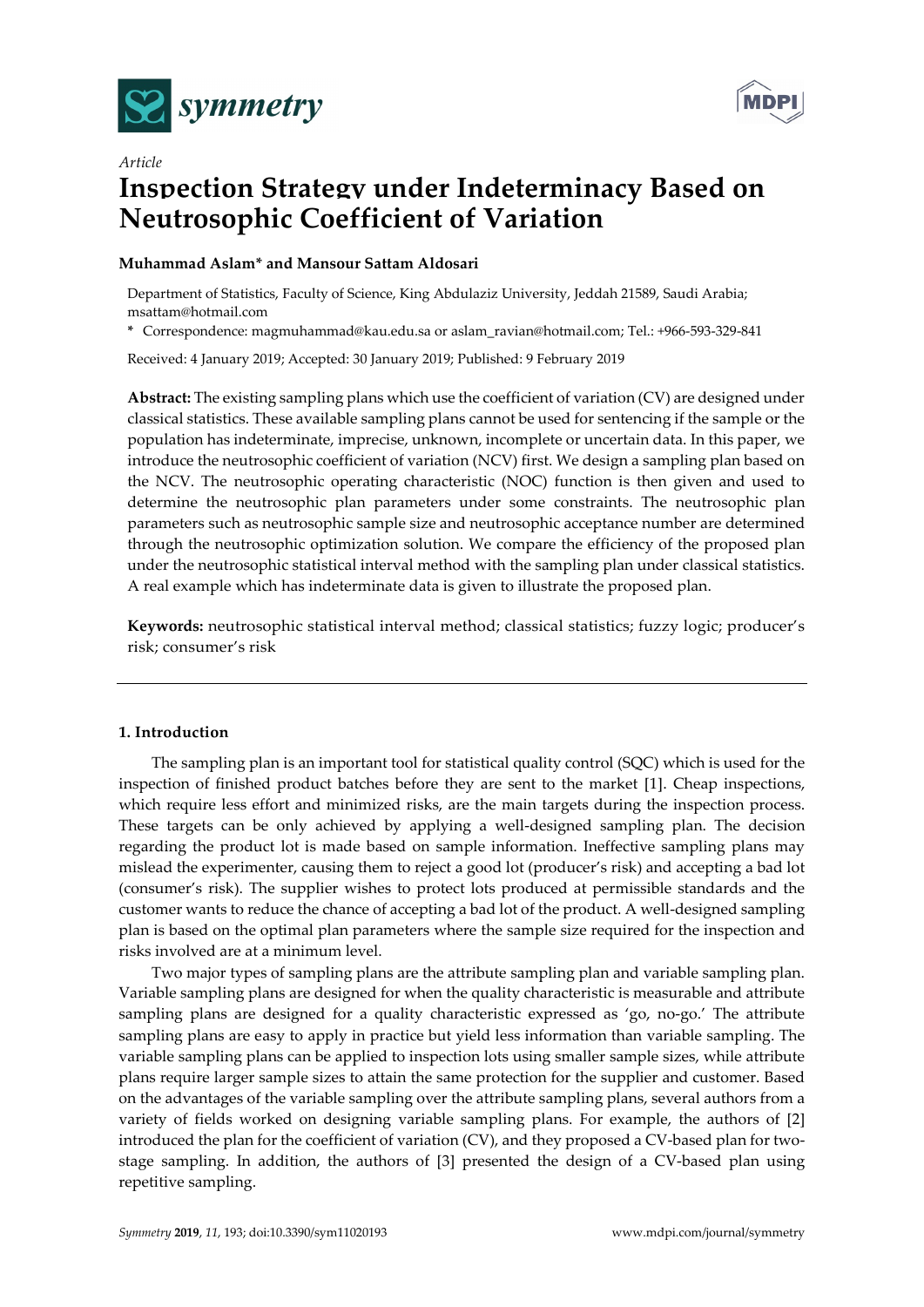According to Yan et al. [4], the relative measure is called the coefficient of variation (CV). This is the ratio of standard deviation (SD), meaning it has been widely used to measure the relative variation to its mean in a variety of fields. For example, References [5–8] applied the CV in the testing of material reliability and the average quality characteristic used to measure the product quality. According to Reference [9], "in certain scenarios, the practitioner is not interested in the changes in the mean or the standard deviation but is instead interested in the relative variability compared with

the mean." Due to the wide applications of the CV, several authors have designed sampling plans, this includes a proposed multiple dependent state sampling plan for the CV [4], a proposed CV-based plan for two stage sampling [2], and presenting the designing of CV based planning using the repetitive sampling [3].

The sampling plans in the literature are applied for the inspection of the submitted lot of products under the assumption that all the observations are determined. The fuzzy approach is applied when there is uncertainty in the proportion parameters. The sampling plans which use the fuzzy approach can be applied for the inspection of a product lots with ambiguous proportion parameters. In recent years, several authors contributed excellent work on the design of sampling plan using the fuzzy approach, the authors of [10] proposed fuzzy attribute plans for multiple dependent state sampling, the authors of [11] designed the fuzzy plan using double sampling, the authors of [12] proposed the fuzzy sampling plan using the Poisson distribution, the authors of [13] studied the fuzzy operating characteristics curve, the authors of [14,15] proposed the double and sequential sampling plan using the fuzzy logic, and the authors of [16] proposed the fuzzy plan using gamma distribution. More details can be seen in [17].

Neutrosophic logic is the generalization of fuzzy logic as introduced by [18]. Neutrosophic logic consists of measures of the truth, falsehood, and indeterminacy. Smarandache [19] introduced neutrosophic statistics using neutrosophic numbers. Neutrosophic statistics are the generalization of classical statistics, which can be applied when the data is indeterminate. This means that neutrosophic statistics can be applied to analyze data which may have some uncertain or unclear observations. The neutrosophic analysis provides the output in an indeterminacy interval rather than the determined values. Therefore, it is effective when applied under uncertain conditions. Recently, the authors of [20,21] introduced the neutrosophic statistical interval method for the rock measuring problem. According to Reference [22], "observations include human judgments, and evaluations and decisions, a continuous random variable of a production process should include the variability caused by human subjectivity or measurement devices, or environmental conditions. These variabilities can create vagueness in the measurement system." In this situation, when there is indeterminacy in the data, the lot sentencing cannot be done using the traditional sampling plans. To handle this situation, the authors of [23] introduced the neutrosophic statistics in the area of acceptance sampling plans, as well as proposed sampling plans based on the process loss function under the neutrosophic statistical interval method, and the authors of [24] designed the neutrosophic sampling plan using sudden death testing. Aslam and Raza's [25] design proposed a neutrosophic sampling plan for multiple manufacturing lines, the authors of [26] proposed a plan for exponential distribution under neutrosophic statistics, and the authors of [27] proposed a neutrosophic plan for using the regression estimator.

By exploring the literature and to the best of our knowledge, there is no work on the sampling plan for the CV using neutrosophic statistics. In this paper, we introduce the neutrosophic coefficient of variation (NCV). We first design a sampling plan based on the CV according to the neutrosophic statistical interval method. The neutrosophic operating characteristic (NOC) is given. We expect that the proposed sampling under the neutrosophic statistical interval method will be more effective and adequate than the sampling plan based on the classical statistics under the indeterminacy environment.

## **2. Neutrosophic Coefficient of Variation**

In this section, we first define the NCV and then design the sampling plan based on it.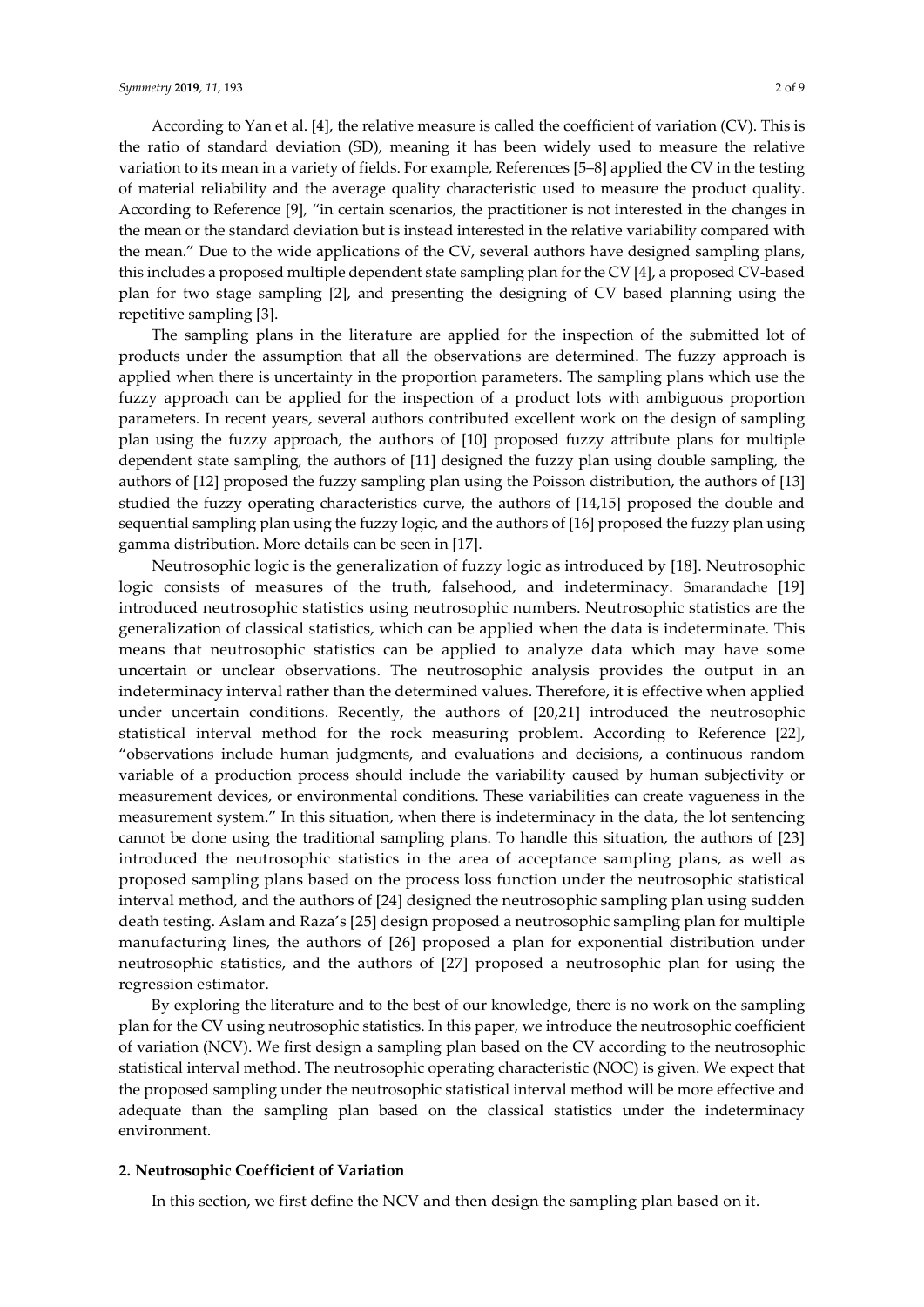Suppose that  $X_{Ni} \in \{X_L, X_U\} = i = 1, 2, 3...n_N$  is a neutrosophic random variable of size  $n_N$ distributed as the neutrosophic normal distribution with neutrosophic mean  $\mu_N \epsilon {\mu_L, \mu_U}$  and neutrosophic standard deviation  $\sigma_N \epsilon \{\sigma_L, \sigma_H\}$ ; for details, see [19]. The NCV is defined by

$$
CV_N = \sigma_N/\mu_N \ ; \mu_N \epsilon \{\mu_L, \mu_U\}, \sigma_N \epsilon \{\sigma_L, \sigma_U\}, \ CV_N \epsilon \{CV_L, CV_U\}. \tag{1}
$$

It is important to note that  $\mu_N \epsilon \{\mu_L, \mu_U\}$  and  $\sigma_N \epsilon \{\sigma_L, \sigma_U\}$  are usually unknown in practice and are estimated using sample information. The best linear unbiased estimates (BLUE) of  $\mu_N \epsilon \{\mu_L, \mu_U\}$ and  $\sigma_N \epsilon \{\sigma_L, \sigma_U\}$  are  $\bar{X}_N \epsilon \{\bar{X}_L, \bar{X}_U\} = {\sum_{i=1}^n x_i^L / n_L}, \sum_{i=1}^n x_i^U / n_U$  and  $s_N = {s_L, s_U}$  $\left\{\sqrt{\sum_{i=1}^n(x_i^L-\bar{X}_L)^2/n_L}, \sqrt{\sum_{i=1}^n(x_i^U-\bar{X}_U)^2/n_U}\right\}$ , respectively. The natural estimate of NCV is defined by

$$
\widehat{CV}_N = \frac{s_N}{\bar{x}_N}; \bar{X}_N \in {\{\bar{X}_L, \bar{X}_U\}}, \quad s_N = \{s_L, s_U\}, \quad CV_N \in \{CV_L, CV_U\}.
$$
\n<sup>(2)</sup>

By following Reference [28], the neutrosophic statistic  $\sqrt{X_N}/\widehat{CV}_N$ ;  $X_{Ni}\in\{X_L,X_U\}$ ,  $\widehat{CV}_N\in\{\widehat{CV}_L,\widehat{CV}_U\}$ follows the neutrosophic non-central chi-square distribution with a neutrosophic degree of freedom  $n_N - 1$  and neutrosophic non-centrality parameters  $\delta_N = \sqrt{n_N}/\widehat{CV}_N$ . The neutrosophic chi-square distribution is used to test the association between the qualitative data and having some uncertain observations. The neutrosophic chi-square distribution is reduced to chi-square distribution under classical statistics if all observations in the data are precise. Some more details on the neutrosophic distributions can be read in [19,24].

The sampling plans based on the NCV are stated as follows:

**Step-1:** Select a random sample of size  $n_N \epsilon \{n_L, n_U\}$  and compute  $\widehat{CV}_{N} \epsilon \{ \widehat{CV}_{L}, \widehat{CV}_{U} \}$ . **Step-2:** Accept a lot of product if  $\widehat{CV}_N \leq k_N$ , otherwise reject a lot of the product.

Note that  $k_N \epsilon \{k_{aL}, k_{aU}\}\$  is a neutrosophic acceptance number.

The sampling plan based on the NCV has two neutrosophic plan parameters,  ${n_N} \epsilon \{n_l, n_l\}$ and  $k_N \epsilon \{k_{a_l}, k_{a_l}\}$ , that will be determined through the neutrosophic optimization solution. The proposed plan is a progression of the sampling plan based on CV under classical statistics reported in [29]. The proposed sampling plan is reduced to the aforementioned sampling plan [29] when there is no indeterminacy in the data.

The neutrosophic operating characteristic (NOC) function is derived as follows

$$
P_{Na} = P\{\widehat{CV}_N \le k_N\}; \ \widehat{CV}_N \epsilon \{\widehat{CV}_L, \widehat{CV}_U\}, \ k_N \epsilon \{k_{aL}, k_{aU}\} \tag{3}
$$

$$
P_{Na} = P\{\widehat{CV}_N \le k_N\} = P(t_{n_N-1,\sqrt{n_N}/CV_N} > \sqrt{n_N}/k_N); \widehat{CV}_N \in \{\widehat{CV}_L, \widehat{CV}_U\}, k_N \in \{k_{aL}, k_{aU}\},
$$
  
\n
$$
n_N \in \{n_L, n_U\}.
$$
\n(4)

Suppose that  $\alpha$  and  $\beta$  are the producer' risk and consumer's risk, respectively. To meet the producer and consumer requirements, the NOC should pass through  $(p_1, 1 - \alpha)$  and  $(p_2, \beta)$ , where  $p_1$  and  $p_2$  are an acceptable quality level (AQL) and limiting quality level (LQL), respectively. The neutrosophic plan parameters of the proposed plan are determined through following neutrosophic optimization solution (NOS):

$$
minimize \t n_N \epsilon \{n_L, n_U\} \t\t(5a)
$$

subject to

$$
P_{Na}(p_1 = \widehat{CV}_N) = P(t_{n_N - 1, \sqrt{n_N}/CV_{AQL}} > \sqrt{n_N}/k_N) \ge 1 - \alpha; \ k_N \epsilon \{k_{aL}, k_{aU}\};
$$
\n
$$
n_N \epsilon \{n_L, n_U\}
$$
\n
$$
(6b)
$$

and

$$
P_{Na}(p_2 = \widehat{CV}_N) = P\left(t_{n_N - 1, \sqrt{n_N}/CV_{LQL}} > \sqrt{n_N}/k_N\right) \le \beta; \ k_N \in \{k_{aL}, k_{aU}\}; \ n_N \in \{n_L, n_U\}.\tag{7c}
$$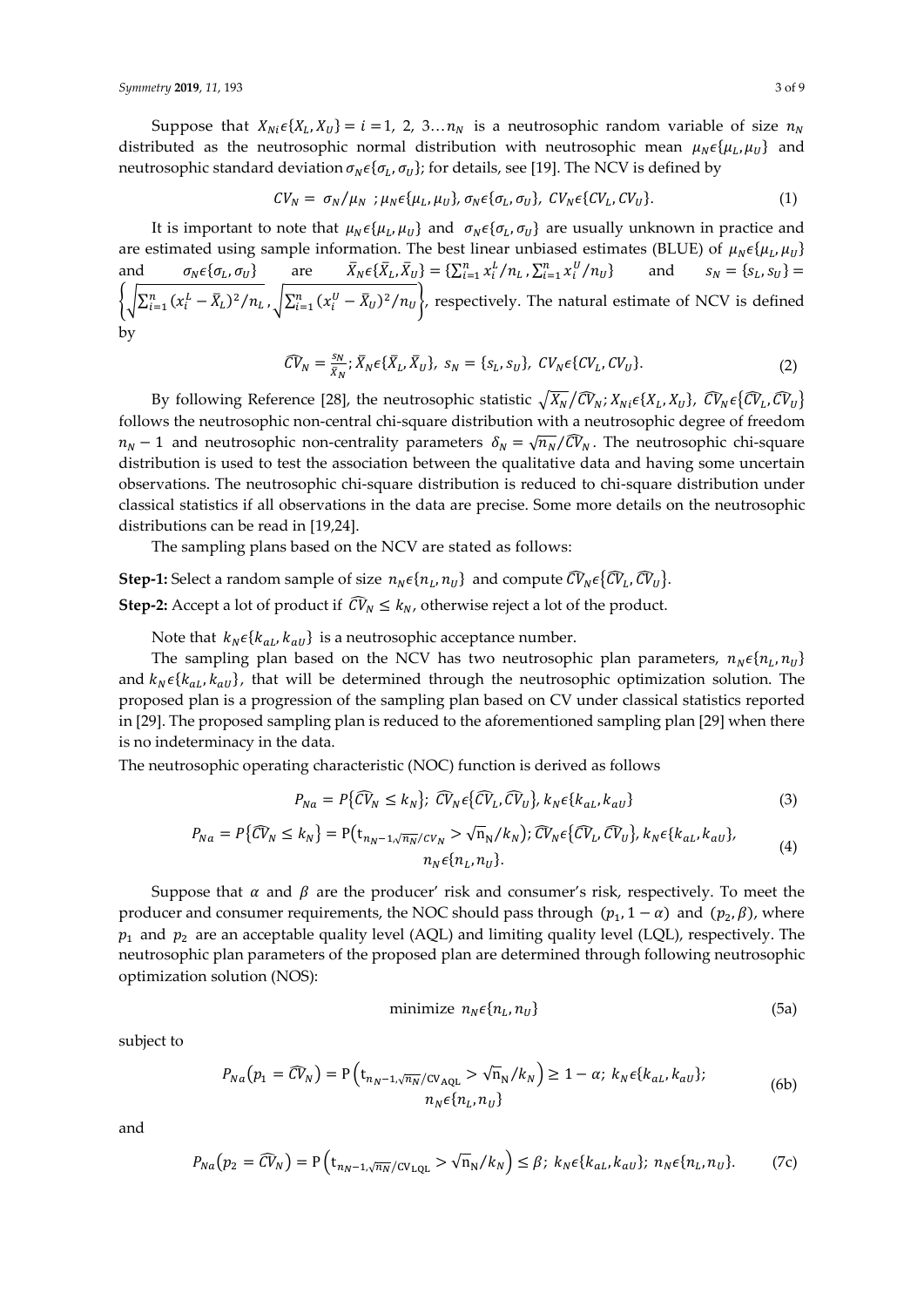The plan parameters  $n_N \epsilon \{n_L, n_U\}$  and  $k_N \epsilon \{k_{aL}, k_{aU}\}$  are determined through the above NOS using the search grid method. It is noted that several combinations of  $n_N \epsilon \{n_L, n_U\}$  and  $k_N \epsilon \{k_{aL}, k_{aU}\}$ met the given conditions. The plan parameters  ${n_N \epsilon}{n_L, n_U}$  and  ${k_N \epsilon}{k_{aL}, k_{aU}}$  are selected at smaller values of  $n_N \epsilon \{n_l, n_{ll}\}\.$  We used the following algorithm to find the neutrosophic plan parameters. The codes to make the tables are available from the authors upon request.

**Step-1:** Pre-fix the values of  $\alpha$ , $\beta$ , AQL, and LQL.

**Step-2:** Define a range for  $n_N$ , say  $2 < n_N < 1000$ . Determine the probabilities using Equations (5a) and (5b).

**Step-3:** Using search grid method, record those combinations from 10,000 combinations of plan parameters where  $n_N \epsilon \{n_L, n_U\}$  is minimum.

Note here that the proposed NOS approaches the optimization solution under classical statistics if  $k_{a} = k_{a}$  and  $n_{L} = n_{U}$ . Table 1 shows that plan parameters  $n_{N} \epsilon \{n_{L}, n_{U}\}$  and  $k_{N} \epsilon \{k_{a}k, k_{a}k_{b}\}$  when  $\alpha = 5%$  and  $\beta = 10%$ . Table 2 shows that plan parameters  $n_N \epsilon \{n_L, n_U\}$  and  $k_N \epsilon \{k_{aL}, k_{aU}\}\$  when  $\alpha =$ 5% and  $\beta$  = 5%. We note from Tables 1 and 2 that when the AQL is fixed,  $n_{N} \epsilon \{n_{L}, n_{U}\}$  decreases while  $k_N \epsilon \{k_{a,i}, k_{aij}\}$  increases. Further, for the fixed values of  $\alpha$ ,  $n_N \epsilon \{n_i, n_{ij}\}$  decreases as  $\beta$ increses.

| $CV_{AQL}$ | $CV_{{\mathcal{L}}{\mathcal{Q}}{\mathcal{L}}}$ | $n_N \epsilon\{n_L, n_U\}$ | $k_N \epsilon \{k_{aL}, k_{aU}\}$ | $P_{Na}(p_1)$ | $P_{Na}(p_2)$ |
|------------|------------------------------------------------|----------------------------|-----------------------------------|---------------|---------------|
| 0.05       | 0.06                                           |                            | ${0.05546,}$                      | ${0.9759,}$   | ${0.0933,$    |
|            |                                                | ${161,265}$                | 0.05637                           | 0.9983        | 0.0861        |
|            | 0.07                                           |                            | ${0.06092,}$                      | ${0.9924,$    | ${0.0854,$    |
|            |                                                | ${61,167}$                 | 0.06456                           | 0.9999}       | 0.08353       |
|            | 0.08                                           | ${37,92}$                  | ${0.06506,}$                      | ${0.9954,$    | ${0.0642,$    |
|            |                                                |                            | 0.06616                           | 0.9999}       | 0.0111        |
|            | 0.09                                           | ${21,40}$                  | ${0.06858,}$                      | ${0.9922,}$   | ${0.0778,}$   |
|            |                                                |                            | 0.06953                           | 0.9997        | 0.0260        |
|            | 0.10                                           | ${43,58}$                  | ${0.06923,$                       | ${0.9998,$    | ${0.00296,$   |
|            |                                                |                            | 0.07187                           | 0.9999}       | 0.00163       |
| 0.06       | 0.07                                           |                            | ${0.06630,}$                      | ${0.9966,$    | ${0.0910,}$   |
|            |                                                | ${332,407}$                | 0.06641                           | 0.9988        | 0.0752        |
|            | 0.08                                           | ${100, 116}$               | ${0.06766,$                       | ${0.9659,$    | ${0.0168,}$   |
|            |                                                |                            | 0.07080                           | 0.9970        | 0.0443        |
|            | 0.09                                           | ${72,146}$                 | ${0.07393,}$                      | ${0.9974,$    | ${0.0190,}$   |
|            |                                                |                            | 0.07485                           | 0.9999        | 0.0024        |
|            | 0.10                                           | ${23,72}$                  | ${0.07674,}$                      | ${0.9723,}$   | ${0.072,$     |
|            |                                                |                            | 0.07949                           | 0.9999        | 0.0085        |
|            | 0.11                                           | ${23,37}$                  | ${0.07711,}$                      | ${0.9747,}$   | ${0.0289,$    |
|            |                                                |                            | 0.08012                           | 0.9980        | 0.0128        |
| 0.07       | 0.08                                           | ${323,412}$                | ${0.07564,}$                      | ${0.9799,$    | ${0.08757}$   |
|            |                                                |                            | 0.07604                           | 0.9934        | 0.0818        |
|            | 0.09                                           | ${125,145}$                | ${0.07925,}$                      | ${0.9821,}$   | ${0.0330,}$   |
|            |                                                |                            | 0.08196                           | 0.9982        | 0.0698        |
|            | 0.10                                           | ${120,150}$                | ${0.08340,}$                      | ${0.9985,$    | ${0.0060,}$   |
|            |                                                |                            | 0.08485                           | 0.9998        | 0.0051        |
|            | 0.11                                           | ${61,97}$                  | ${0.09125,}$                      | ${0.9996,$    | ${0.0354,}$   |
|            |                                                |                            | 0.09208                           | 0.9999}       | 0.0138        |
|            | 0.12                                           | ${21,90}$                  | ${0.09236,$                       | ${0.9814,$    | ${0.0859,$    |
|            |                                                |                            | 0.10763                           | 1.000}        | 0.0930        |
| 0.08       | 0.09                                           | ${748,928}$                | ${0.08431,}$                      | ${0.9814,$    | ${0.0079,$    |

**Table 1.** The neutrosophic fuzzy plan parameters when  $\alpha = 0.05$ ,  $\beta = 0.10$ .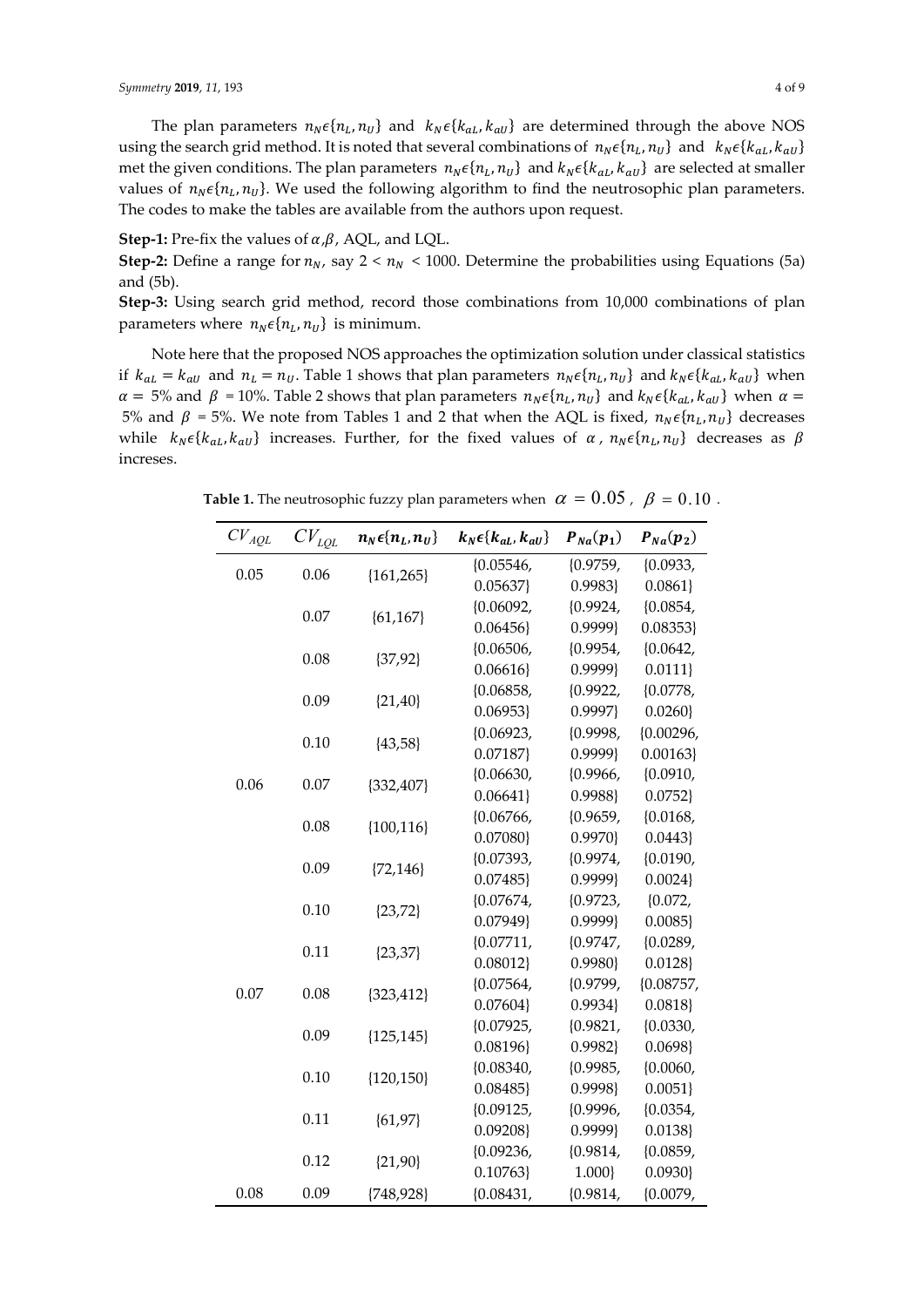|      |      |             | 0.08450      | 0.9961      | 0.0086      |
|------|------|-------------|--------------|-------------|-------------|
|      | 0.10 | ${115,152}$ | ${0.08918,}$ | $\{0.9601,$ | $\{0.0562,$ |
|      |      |             | 0.09061      | 0.9897      | 0.0559      |
|      | 0.11 | ${68,80}$   | ${0.09145,}$ | ${0.9541,}$ | ${0.0291,$  |
|      |      |             | 0.09623      | 0.9949      | 0.0643      |
|      | 0.12 | ${47,70}$   | ${0.1001,}$  | ${0.9926,$  | ${0.0639,$  |
|      |      |             | 0.1042       | 0.9998      | 0.0677      |
|      | 0.13 | ${33,60}$   | ${0.10309,$  | ${0.9905,}$ | ${0.0573,}$ |
|      |      |             | 0.11169      | $0.9999\}$  | 0.0713      |
| 0.09 | 0.10 | ${655,820}$ | ${0.09459,$  | ${0.9672,}$ | ${0.0270,}$ |
|      |      |             | 0.09559      | 0.9963      | 0.0553      |
|      | 0.11 | ${126,181}$ | ${0.10066}$  | ${0.9703,}$ | ${0.0971,}$ |
|      |      |             | 0.10138      | 0.9918      | 0.0740      |
|      | 0.12 | ${77, 107}$ | ${0.10393,}$ | ${0.9731,}$ | ${0.0555}$  |
|      |      |             | 0.10514      | 0.9929      | 0.0401      |
|      | 0.13 | ${62,85}$   | ${0.10558,}$ | ${0.9736,}$ | ${0.0223,$  |
|      |      |             | 0.11026      | 0.9983      | 0.0283      |
|      | 0.14 | ${41,74}$   | ${0.10848,}$ | ${0.9694,$  | ${0.0265,$  |
|      |      |             | 0.11624      | 0.9998      | 0.0237      |

**Table 2.** The neutrosophic fuzzy plan parameters when  $\alpha = 0.05$ ,  $\beta = 0.05$ .

|               |            |                            | $\alpha = 0.05$ , $\beta = 0.05$   |               |               |
|---------------|------------|----------------------------|------------------------------------|---------------|---------------|
| $CV$ $_{AQL}$ | $CV_{LQL}$ | $n_N \epsilon\{n_L, n_U\}$ | $k_N \epsilon \{k_{aL}, k_{aU}\}\$ | $P_{Na}(p_1)$ | $P_{Na}(p_2)$ |
|               |            |                            | ${0.05432}$ ,                      | ${0.9859,$    | ${0.0090,}$   |
| 0.05          | 0.06       | ${320,545}$                | 0.05689                            | 0.9999        | 0.0456        |
|               |            |                            | ${0.05806,}$                       | ${0.9809,$    | ${0.0403,$    |
|               | 0.07       | ${81,143}$                 | 0.06016                            | 0.9997        | 0.0099        |
|               | 0.08       |                            | ${0.06271,}$                       | ${0.9963,$    | ${0.0143,$    |
|               |            | ${55,102}$                 | 0.06716                            | 0.9999        | 0.0126        |
|               | 0.09       |                            | ${0.06492,$                        | ${0.9817,}$   | ${0.0352,}$   |
|               |            | ${24,85}$                  | 0.07410                            | $1.000\}$     | 0.0126        |
|               | 0.10       |                            | ${0.06857,}$                       | ${0.9875,}$   | ${0.0410,}$   |
|               |            | ${18,65}$                  | 0.07824                            | $1.000\}$     | 0.0081        |
| 0.06          | 0.07       | ${289,490}$                | ${0.06473,}$                       | ${0.9519,}$   | ${0.0003,}$   |
|               |            |                            | 0.06561                            | 0.9986        | 0.0113        |
|               | 0.08       | ${109,163}$                | ${0.07068}$                        | ${0.9958,}$   | ${0.0474,$    |
|               |            |                            | 0.07222                            | 0.9998        | 0.0434        |
|               | 0.09       | ${51,137}$                 | ${0.07101,}$                       | ${0.9696,$    | ${0.0202,$    |
|               |            |                            | 0.07700                            | 0.9999        | 0.0970        |
|               | 0.10       | ${39,79}$                  | ${0.07241,}$                       | ${0.9679,$    | ${0.0097,$    |
|               |            |                            | 0.07259                            | 0.9959        | 0.0004        |
|               | 0.11       | ${23,76}$                  | ${0.07624,$                        | ${0.9686,$    | ${0.0256,$    |
|               |            |                            | 0.07805                            | 0.9999        | 0.0002        |
| 0.07          | 0.08       | ${412,689}$                | ${0.07509,}$                       | ${0.9818,}$   | ${0.0418,}$   |
|               |            |                            | 0.07618                            | 0.9994        | 0.0401        |
|               | 0.09       | ${110,277}$                | ${0.07967,}$                       | ${0.9803,}$   | ${0.0494,$    |
|               |            |                            | 0.08018                            | 0.9996        | 0.0058        |
|               | 0.10       | ${50, 104}$                | ${0.08274,}$                       | ${0.9671,}$   | ${0.0498,$    |
|               |            |                            | 0.08277                            | 0.9958        | 0.008         |
|               | 0.11       | ${41,102}$                 | ${0.08300,}$                       | ${0.9560,}$   | ${0.0168,}$   |
|               |            |                            | 0.09190                            | 0.9999}       | 0.0112        |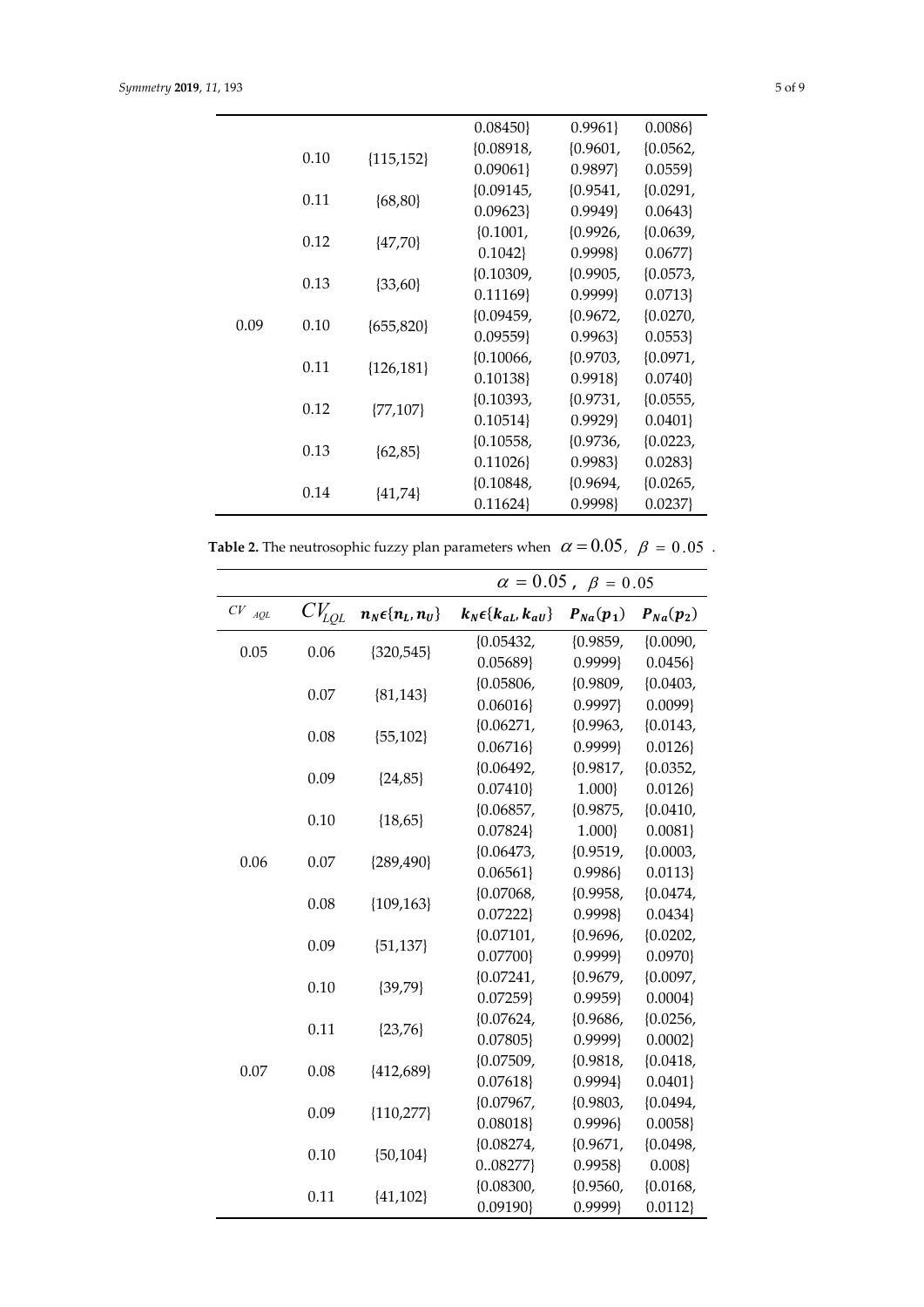|      |      |             | ${0.09056}$  | ${0.9864,$  | ${0.0426,$  |
|------|------|-------------|--------------|-------------|-------------|
|      | 0.12 | ${28,118}$  | 0.10651      | $1.000\}$   | 0.0476      |
| 0.08 | 0.09 |             | ${0.08458,}$ | ${0.9538,}$ | ${0.0411,}$ |
|      |      | ${431,789}$ | 0.08571      | 0.9976      | 0.0311      |
|      | 0.10 | ${179,204}$ | ${0.08845,}$ | ${0.9775,}$ | ${0.0163,$  |
|      |      |             | 0.08982      | 0.9934      | 0.0222      |
|      | 0.11 |             | ${0.09264,$  | ${0.9778,}$ | ${0.0269,$  |
|      |      | ${80,177}$  | 0.09787      | 0.9999}     | 0.0215      |
|      | 0.12 |             | ${0.09739,$  | ${0.9882,}$ | ${0.0305,}$ |
|      |      | ${54,91}$   | 0.09822      | 0.9989      | 0.0088      |
|      | 0.13 |             | ${0.09947,}$ | ${0.9797,}$ | ${0.0315,}$ |
|      |      | ${35,106}$  | 0.10929      | $0.9999\}$  | 0.0123      |
| 0.09 | 0.10 | ${673,906}$ | ${0.09487,}$ | ${0.9762}$  | ${0.0322}$  |
|      |      |             | 0.09513      | 0.9921      | 0.0206      |
|      | 0.11 | ${154,229}$ | ${0.09869,$  | ${0.9555,}$ | ${0.0398,}$ |
|      |      |             | 0.09937      | 0.9869      | 0.0217      |
|      | 0.12 | ${93,167}$  | ${0.10448,$  | ${0.9859,$  | ${0.0446,$  |
|      |      |             | 0.10806      | 0.9998      | 0.0388      |
|      | 0.13 | ${69,125}$  | ${0.10876,$  | ${0.9928,}$ | ${0.0328,}$ |
|      |      |             | 0.11385      | $0.9999\}$  | 0.0287      |
|      | 0.14 | ${41,111}$  | ${0.10638,}$ | ${0.9521,}$ | ${0.0193,$  |
|      |      |             | 0.12125      | 0.9999}     | 0.0271      |

### **3. Advantage of the Proposed Plan**

In this section, we discuss the advantage of the proposed plan under the neutrosophic interval method over the plan designed under classical statistics. The neutrosophic sample size has the form  $n_N = n + uI$ , where *n* is the determined part and also the parameter of the plan under classical statistics, and  $uI$  is an indeterminate part for  $n$  and  $I \in \{infI, supp\}$ . The proposed sampling plan reduces the plan under classical statistics when  $n_L = n_U = n$ . According to References [20,21], a method which provides the parameters in range/interval is considered more effective than the method which provides the determined value under the uncertainty environment. The values of  $n_N \epsilon \{n_L, n_U\}$  and *n* are reported in Table 3 when  $\alpha = 0.05$  and  $\beta = 0.05$ .

**Table 3.** The neutrosophic fuzzy plan parameters when  $\alpha = 0.05$  ,  $\beta = 0.05$ .

|            |            |                            | $\alpha = 0.05$ , $\beta = 0.05$ |
|------------|------------|----------------------------|----------------------------------|
| $CV_{AQL}$ | $CV_{LQL}$ | $n_N \epsilon\{n_L, n_U\}$ | $\boldsymbol{n}$                 |
| 0.05       | 0.06       | $\{320, 545\}$             | 320                              |
|            | 0.07       | ${81,143}$                 | 81                               |
|            | 0.08       | ${55,102}$                 | 55                               |
|            | 0.09       | ${24,85}$                  | 24                               |
|            | 0.10       | ${18,65}$                  | 18                               |
| 0.06       | 0.07       | ${289,490}$                | 289                              |
|            | 0.08       | ${109,163}$                | 109                              |
|            | 0.09       | ${51,137}$                 | 51                               |
|            | 0.10       | ${39,79}$                  | 39                               |
|            | 0.11       | ${23,76}$                  | 23                               |
| 0.07       | 0.08       | ${412,689}$                | 412                              |
|            | 0.09       | ${110,277}$                | 110                              |
|            | 0.10       | ${50,104}$                 | 50                               |
|            | 0.11       | ${41,102}$                 | 41                               |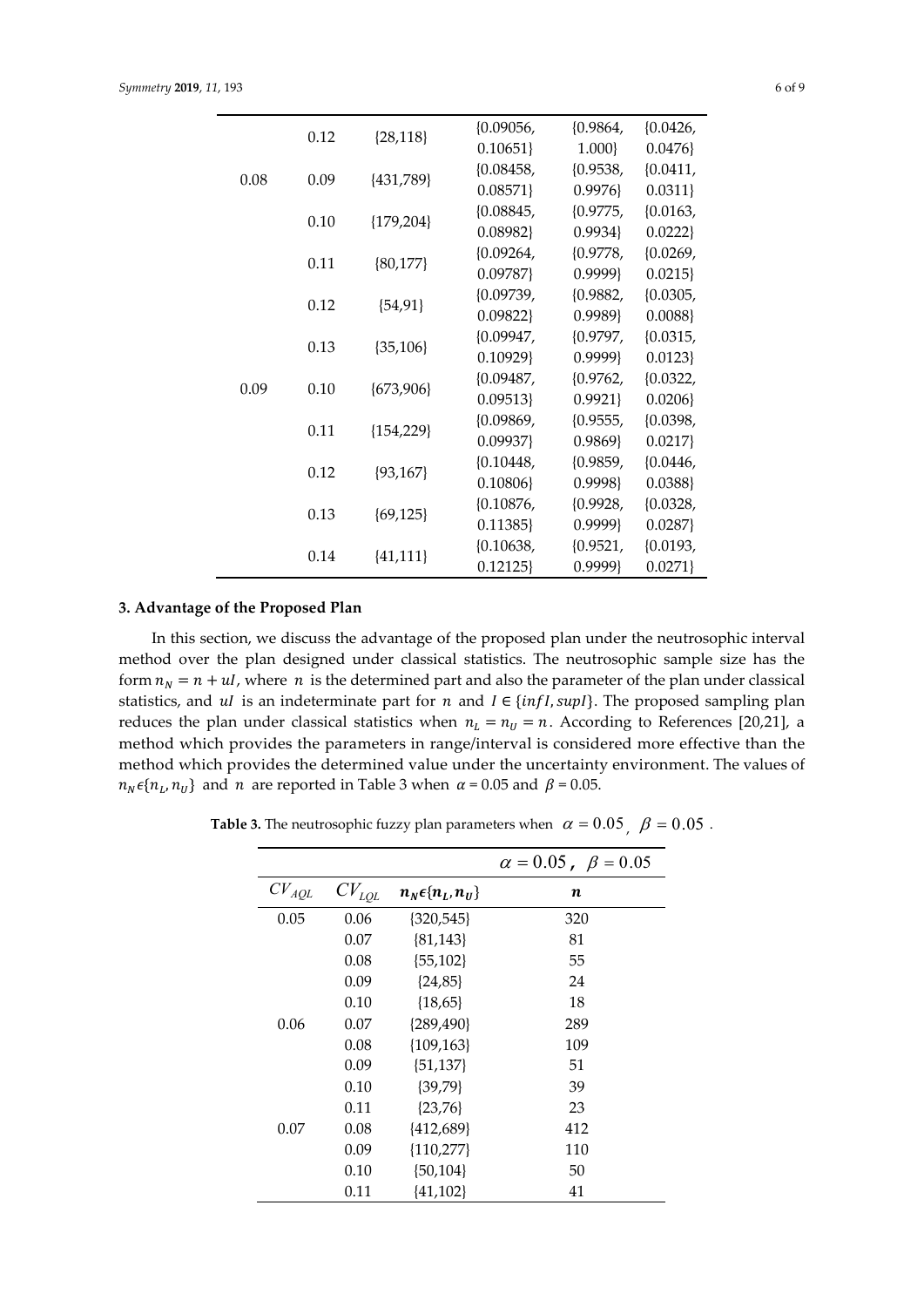|      | 0.12 | ${28,118}$  | 28  |
|------|------|-------------|-----|
| 0.08 | 0.09 | ${431,789}$ | 431 |
|      | 0.10 | ${179,204}$ | 179 |
|      | 0.11 | ${80,177}$  | 80  |
|      | 0.12 | ${54,91}$   | 54  |
|      | 0.13 | ${35,106}$  | 35  |
| 0.09 | 0.10 | ${673,906}$ | 673 |
|      | 0.11 | ${154,229}$ | 154 |
|      | 0.12 | ${93,167}$  | 93  |
|      | 0.13 | ${69,125}$  | 69  |
|      | 0.14 | ${41,111}$  | 41  |

From Table 4, the proposed plan has the parameter in the indeterminacy interval while the existing sampling plan under classical statistics has determined values. For example, when AQL = 0.05 and LQL = 0.06, the proposed plan has the neutrosophic interval in sample size  $n<sub>N</sub>$  = 320 + 320I,  $I \in \{0,1.7031\}$ . Then, the neutrosophic sample size is  $n_N \in \{320,545\}$  for  $I \in \{0,1.7031\}$ . So, under conditions of uncertainty, the experimenter should select a sample size between 320 and 545. The existing sampling plan provides the determined value of 320. This means that the proposed plan is more effective and adequate under uncertainty and this theory coincides with the findings of [20,21].

#### **4. Case Study**

In this section, we discuss the application of the proposed sampling plan using real data from the concrete industry. Concrete is an important material in building and road construction. The comprehensive strength is the maximum load which the material can sustain without any fracture. This quality characteristic is measured for engineering buildings and other structures. Therefore, engineers are more concerned about the stability of concrete strength. The comprehensive strength of concrete is not always a crisp value in practice. According to Reference [30] "Input fields of the fuzzy expert system are the weight percent of cement, water, blast furnace slag, fly ash, super plasticizer, fine aggregate, coarse aggregate, and age of the concrete". Measuring the strength of concrete is a complex system and there is a chance of having some indeterminate, incomplete, imprecise, or vague (unclear) observations. In this situation, the presentation of data in a set is called neutrosophication, making the proposed plan more effective in application than the existing sampling plan. The existing plan can be applied if data are deneutrosophied by replacing the neutrosophic data with the mid values of data, see [19]. Imprecise observations lead to uncertainty in the plan parameters needed for the inspection of a concrete product. Suppose that for this lot sentencing, AQL = 0.05, LQL = 0.09,  $\alpha = 5\%$ , and  $\beta = 10\%$ . The neutrosophic plan parameters from Table 1 are  $n_N \in \{21,40\}$  and  $k_N \in \{0.0685,0.0695\}$ . The comprehensive strength of 25 concrete mixture specimens having some indeterminate, incomplete, imprecise, and vague observations is shown in Table 4.

**Table 4.** The data of concrete mixture specimens.

| (36.3, 36.9) | (40.1, 40.1) | (31.8, 32.1) | (33.6, 33.6) | (34.9, 35.2) |
|--------------|--------------|--------------|--------------|--------------|
| (31.2, 31.2) | (32.8, 32.8) | (25.8, 25.8) | (30.8, 32.2) | (32.9, 32.9) |
| (30.9, 30.9) | (31.9, 32.4) | (35.6, 35.6) | (30.9, 30.9) | (27.8, 29.1) |
| (24.9, 24.9) | (31.6, 31.6) | (27.9, 28.2) | (33.7, 33.7) | (38.4, 38.4) |
| (28.5,       | (31.4,       | (26.9,       | (32.7,       |              |
| 28.9)        | 31.8)        | 26.9         | 32.7)        | (34.1, 34.6) |

The NCV for the real data is computed as follows:

 ${\bar{X}_N} \in \{31.89,32.13\}$  and  ${s_N} \in \{3.64,3.67\}.$ 

So,

 $\widehat{CV}_N \epsilon \{0.1133, 0.1152\}, \ \bar{X}_N \epsilon \{31.89, 32.13\}, \text{ and } \ s_N \epsilon \{3.64, 3.67\}.$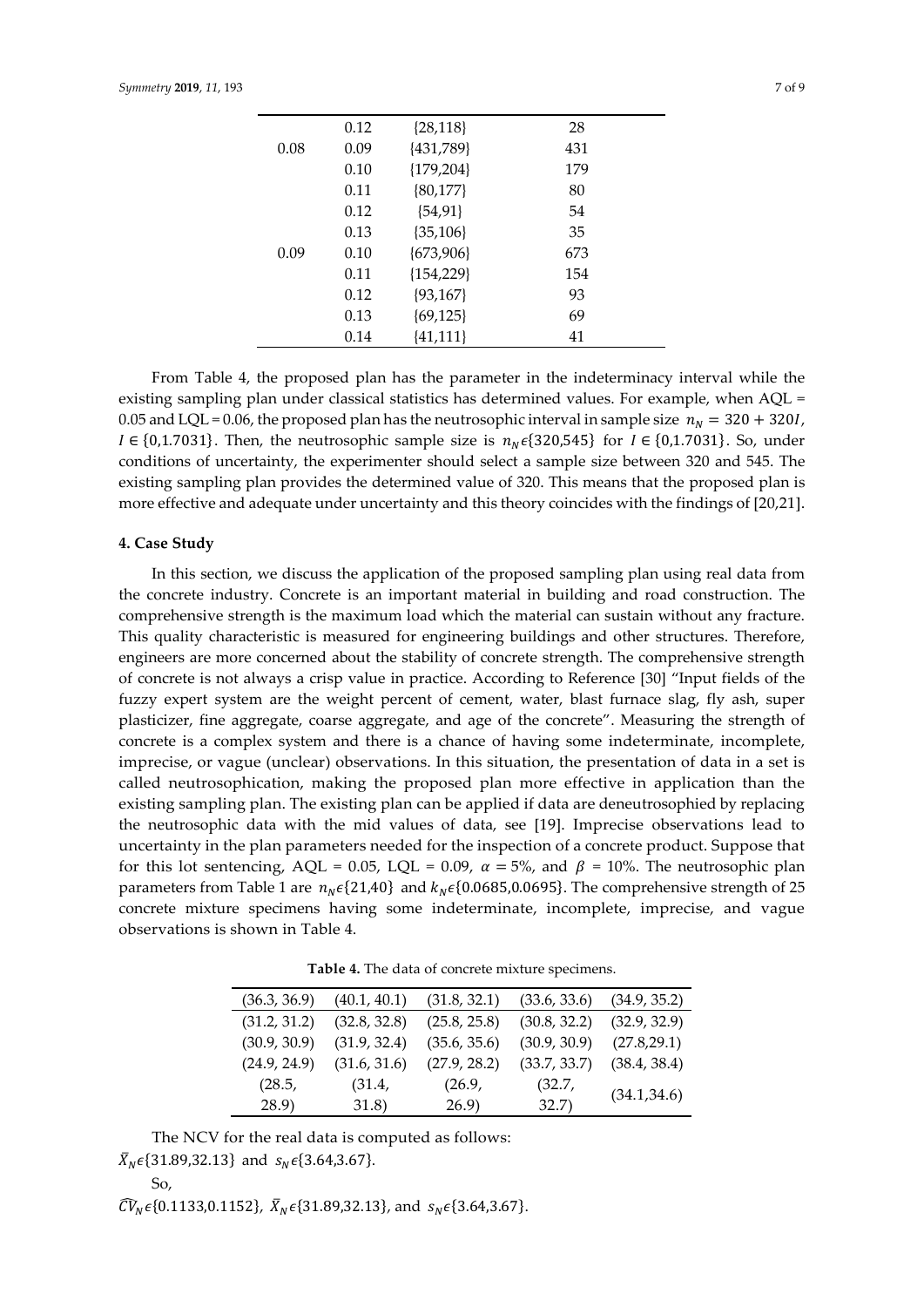The proposed plan is implemented as follows:

**Step-1:** Select a random sample of size  $n_N \in \{21,40\}$  and compute  $\widehat{CV}_N \in \{0.1133,0.1152\}$ . **Step-2:** Reject a lot of concrete product since  $\widehat{CV}_N \in \{0.1133, 0.1152\} > k_N \in \{0.0685, 0.0695\}.$ 

## **5. Concluding Remarks**

In this manuscript, we originally designed a sampling plan based on the neutrosophic coefficient of variation (NCV) which can be applied when observations/parameters are indeterminate in practice. The structure of the proposed plan is given to find the neutrosophic plan parameters. The application of the proposed neutrosophic plan is given with the aid of company data. The proposed plan under the neutrosophic interval method is more effective and adequate under the uncertainty environment. The proposed plan using big data from the industry can be studied as future research. The estimation and properties of neutrosophic normal distribution and neutrosophic chi-square distribution can be considered as future research.

**Author Contributions:** Conceived and designed the experiments, M.A.; Performed the experiments, M.A.; Analyzed the data, M.A. and M.S.A.; Contributed reagents/materials/analysis tools, M.A.; Wrote the paper, M.A. and M.S.A.

**Funding:** This article was funded by the Deanship of Scientific Research (DSR) at King Abdulaziz University, Jeddah. The authors, therefore, acknowledge with thanks DSR technical and financial support.

**Acknowledgments:** The authors are deeply thankful to editors and reviewers for their valuable suggestions to improve the quality of this manuscript.

**Conflicts of Interest:** The authors declare no conflict of interest regarding this paper.

#### **References**

- 1. Montgomery, D.C. *Introduction to Statistical Quality Control*; John Wiley & Sons: Hoboken, NJ, USA, 2007.
- 2. Yan, A.; Liu, S.; Dong, X. Variables two stage sampling plans based on the coefficient of variation. *J. Adv. Mech. Des. Syst. Manuf.* **2016**, *10*, JAMDSM0002, doi:10.1299/jamdsm.2016jamdsm0002.
- 3. Yan, A.-J.; Aslam, M.; Azam, M.; Jun, C.-H. Developing a variable repetitive group sampling plan based on the coefficient of variation. *J. Ind. Prod. Eng.* **2017**, *34*, 398–405.
- 4. Yan, A.; Liu, S.; Dong, X. Designing a multiple dependent state sampling plan based on the coefficient of variation. *SpringerPlus* **2016**, *5*, 1447.
- 5. Reed, G.F.; Lynn, F.; Meade, B.D. Use of coefficient of variation in assessing variability of quantitative assays. *Clin. Diagn. Lab. Immunol.* **2002**, *9*, 1235–1239.
- 6. Pereira, M.A.; Weggemans, R.M.; Jacobs, D.R., Jr.; Hannan, P.J.; Zock, P.L.; Ordovas, J.M.; Katan, M.B. Within-person variation in serum lipids: Implications for clinical trials. *Int. J. Epidemiol.* **2004**, *33*, 534–541.
- 7. Parsons, H.M.; Ekman, D.R.; Collette, T.W.; Viant, M.R. Spectral relative standard deviation: A practical benchmark in metabolomics. *Analyst* **2009**, *134*, 478–485.
- 8. He, X.; Oyadiji, S. Application of coefficient of variation in reliability-based mechanical design and manufacture. *J. Mater. Process. Technol.* **2001**, *119*, 374–378.
- 9. Yeong, W.C.; Khoo, M.B.C.; Teoh, W.L.; Castagliola, P. A control chart for the multivariate coefficient of variation. *Qual. Reliab. Eng. Int.* **2016**, *32*, 1213–1225.
- 10. Afshari, R.; Sadeghpour Gildeh, B. Designing a multiple deferred state attribute sampling plan in a fuzzy environment. *Am. J. Math. Manag. Sci.* **2017**, *36*, 328–345.
- 11. Sadeghpour Gildeh, B.; Baloui Jamkhaneh, E.; Yari, G. Acceptance single sampling plan with fuzzy parameter. *Iran. J. Fuzzy Syst.* **2011**, *8*, 47–55.
- 12. Divya, P. Quality interval acceptance single sampling plan with fuzzy parameter using poisson distribution. *Int. J. Adv. Res Technol.* **2012**, *1*, 115–125.
- 13. Turanoğlu, E.; Kaya, İ.; Kahraman, C. Fuzzy acceptance sampling and characteristic curves. *Int. J. Comput. Intell. Syst.* **2012**, *5*, 13–29.
- 14. Jamkhaneh, E.B.; Gildeh, B.S. Acceptance double sampling plan using fuzzy poisson distribution. *World Appl. Sci. J.* **2011**, *15*, 1692–1702.